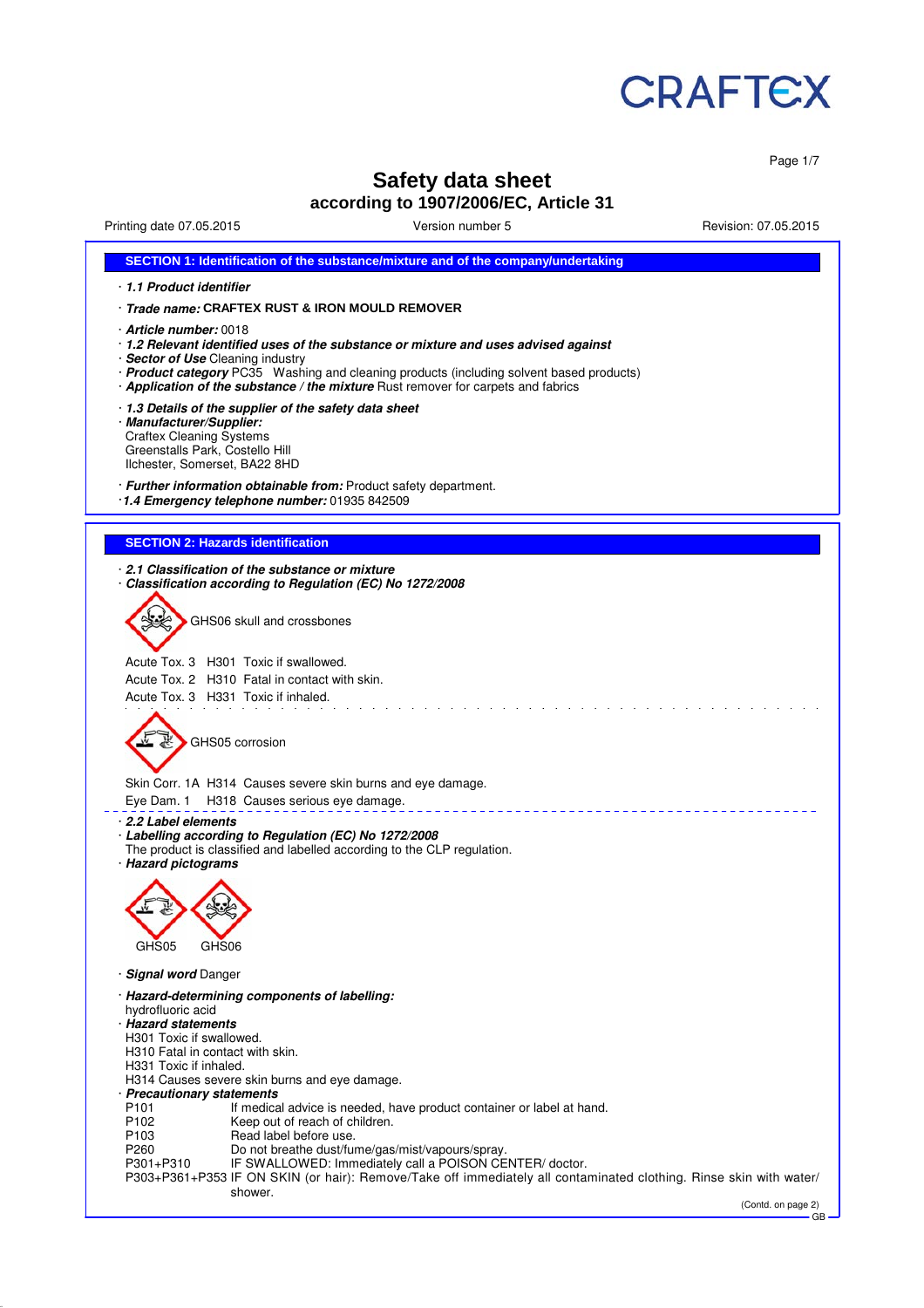$2.5 - 10%$ 

## **Safety data sheet according to 1907/2006/EC, Article 31**

Printing date 07.05.2015 **Principal and COVID-100** Version number 5 Revision: 07.05.2015

### **Trade name: CRAFTEX RUST & IRON MOULD REMOVER**

(Contd. of page 1) Contd. of page 1)<br>P305+P351+P338 IF IN EYES: Rinse cautiously with water for several minutes. Remove contact lenses, if present and easy to do. Continue rinsing. P405 Store locked up.<br>P501 Dispose of conte Dispose of contents/container in accordance with local/regional/national/international regulations.

· **2.3 Other hazards**

· **Results of PBT and vPvB assessment**

· **PBT:** Not applicable.

· **vPvB:** Not applicable.

#### **SECTION 3: Composition/information on ingredients**

#### · **3.2 Chemical characterisation: Mixtures**

· **Description:** Mixture of substances listed below with nonhazardous additions.

### · **Dangerous components:**

CAS: 7664-39-3 hydrofluoric acid

EINECS: 231-634-8  $\bigotimes$  Acute Tox. 2, H300; Acute Tox. 1, H310; Acute Tox. 2, H330;  $\bigotimes$  Skin Corr. 1A, H314

#### **SECTION 4: First aid measures**

#### · **4.1 Description of first aid measures**

- · **General information:**
- Immediately remove any clothing soiled by the product.
- Remove breathing equipment only after contaminated clothing have been completely removed.
- In case of irregular breathing or respiratory arrest provide artificial respiration.
- · **After inhalation:**
- Supply fresh air or oxygen; call for doctor.
- In case of unconsciousness place patient stably in side position for transportation.
- · **After skin contact:** Immediately wash with water and soap and rinse thoroughly.
- · **After eye contact:** Rinse opened eye for several minutes under running water. Then consult a doctor.
- · **After swallowing:**

Do not induce vomiting; call for medical help immediately.

- Drink plenty of water and provide fresh air. Call for a doctor immediately.
- · **4.2 Most important symptoms and effects, both acute and delayed** No further relevant information available.
- · **4.3 Indication of any immediate medical attention and special treatment needed**
- No further relevant information available.

#### **SECTION 5: Firefighting measures**

- · **5.1 Extinguishing media**
- · **Suitable extinguishing agents:** CO2, powder or water spray. Fight larger fires with water spray or alcohol resistant foam.
- · **5.2 Special hazards arising from the substance or mixture** No further relevant information available.
- · **5.3 Advice for firefighters**
- · **Protective equipment:** Mouth respiratory protective device.

#### **SECTION 6: Accidental release measures**

| $\cdot$ 6.1 Personal precautions, protective equipment and emergency procedures                  |                    |
|--------------------------------------------------------------------------------------------------|--------------------|
| Wear protective equipment. Keep unprotected persons away.                                        |                    |
| 6.2 Environmental precautions:                                                                   |                    |
| Do not allow product to reach sewage system or any water course.                                 |                    |
| Inform respective authorities in case of seepage into water course or sewage system.             |                    |
| Dilute with plenty of water.                                                                     |                    |
| Do not allow to enter sewers/ surface or ground water.                                           |                    |
| 6.3 Methods and material for containment and cleaning up:                                        |                    |
| Absorb with liquid-binding material (sand, diatomite, acid binders, universal binders, sawdust). |                    |
| Use neutralising agent.                                                                          |                    |
| Dispose contaminated material as waste according to item 13.                                     |                    |
| Ensure adequate ventilation.                                                                     |                    |
| 6.4 Reference to other sections                                                                  |                    |
| See Section 7 for information on safe handling.                                                  |                    |
|                                                                                                  | (Contd. on page 3) |
|                                                                                                  | GB                 |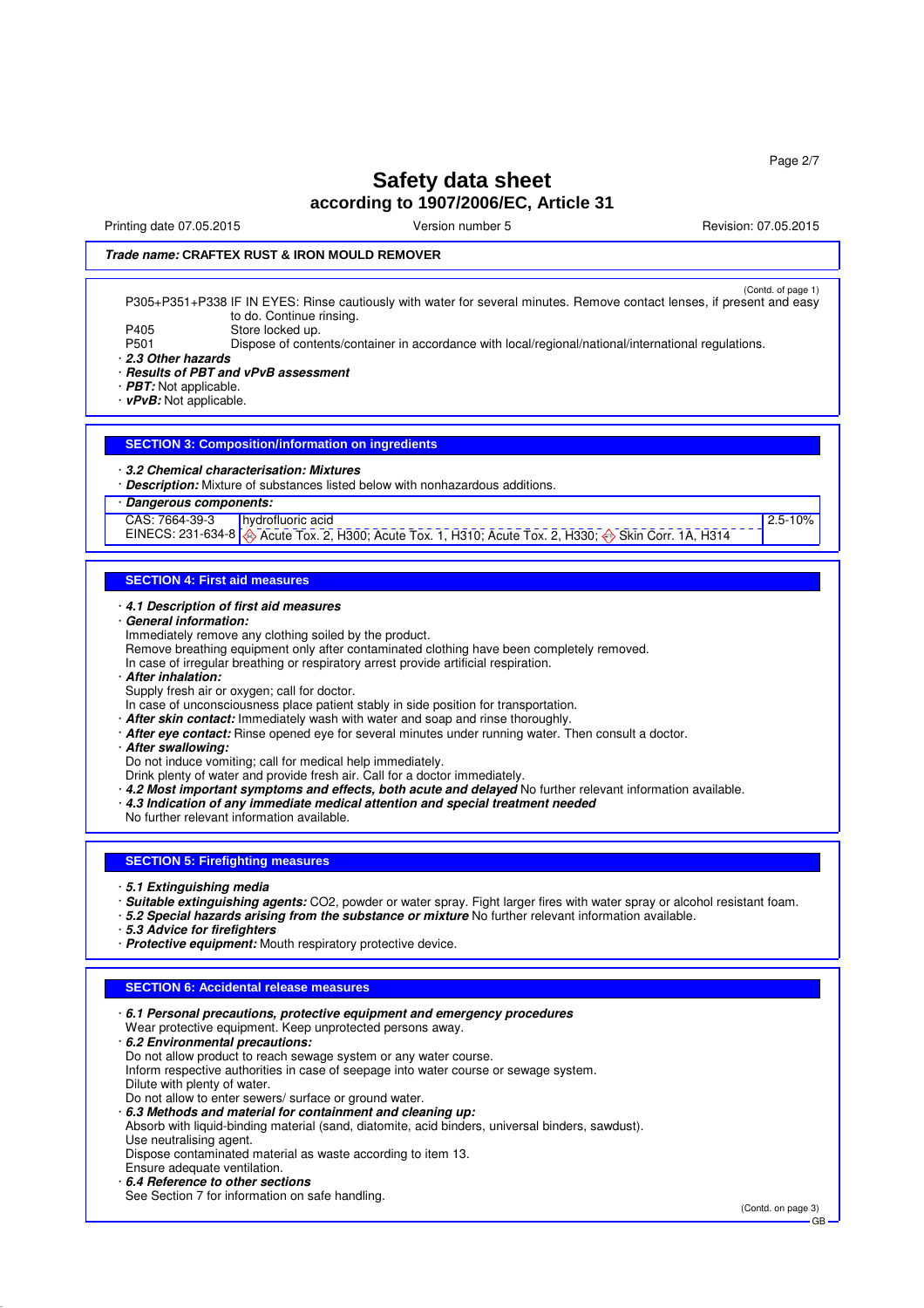Printing date 07.05.2015 **Principal and COVID-100** Version number 5 Revision: 07.05.2015

(Contd. of page 2)

### **Trade name: CRAFTEX RUST & IRON MOULD REMOVER**

See Section 8 for information on personal protection equipment. See Section 13 for disposal information.

#### **SECTION 7: Handling and storage**

- · **7.1 Precautions for safe handling**
- Ensure good ventilation/exhaustion at the workplace. Open and handle receptacle with care. Prevent formation of aerosols.
- · **Information about fire and explosion protection:** Keep respiratory protective device available.
- · **7.2 Conditions for safe storage, including any incompatibilities**
- · **Storage:**
- · **Requirements to be met by storerooms and receptacles:** No special requirements.
- · **Information about storage in one common storage facility:** Not required.
- · **Further information about storage conditions:** Keep container tightly sealed.
- · **7.3 Specific end use(s)** No further relevant information available.

**SECTION 8: Exposure controls/personal protection**

- · **Additional information about design of technical facilities:** No further data; see item 7.
- · **8.1 Control parameters**
- · **Ingredients with limit values that require monitoring at the workplace:**
- **7664-39-3 hydrofluoric acid**
- WEL Short-term value: 2.5 mg/m<sup>3</sup>, 3 ppm
	- Long-term value:  $1.5 \text{ mg/m}^3$ ,  $1.8 \text{ ppm}$
- · **Additional information:** The lists valid during the making were used as basis.
- · **8.2 Exposure controls**
- · **Personal protective equipment:**
- · **General protective and hygienic measures:**
- Keep away from foodstuffs, beverages and feed.
- Immediately remove all soiled and contaminated clothing
- Wash hands before breaks and at the end of work.
- Store protective clothing separately.
- Avoid contact with the eyes and skin.
- · **Respiratory protection:**
- In case of brief exposure or low pollution use respiratory filter device. In case of intensive or longer exposure use selfcontained respiratory protective device.
- · **Protection of hands:**



Protective gloves

The glove material has to be impermeable and resistant to the product/ the substance/ the preparation.

Due to missing tests no recommendation to the glove material can be given for the product/ the preparation/ the chemical mixture. Selection of the glove material on consideration of the penetration times, rates of diffusion and the degradation

· **Material of gloves**

The selection of the suitable gloves does not only depend on the material, but also on further marks of quality and varies from manufacturer to manufacturer. As the product is a preparation of several substances, the resistance of the glove material can not be calculated in advance and has therefore to be checked prior to the application.

· **Penetration time of glove material**

The exact break through time has to be found out by the manufacturer of the protective gloves and has to be observed.

(Contd. on page 4) GB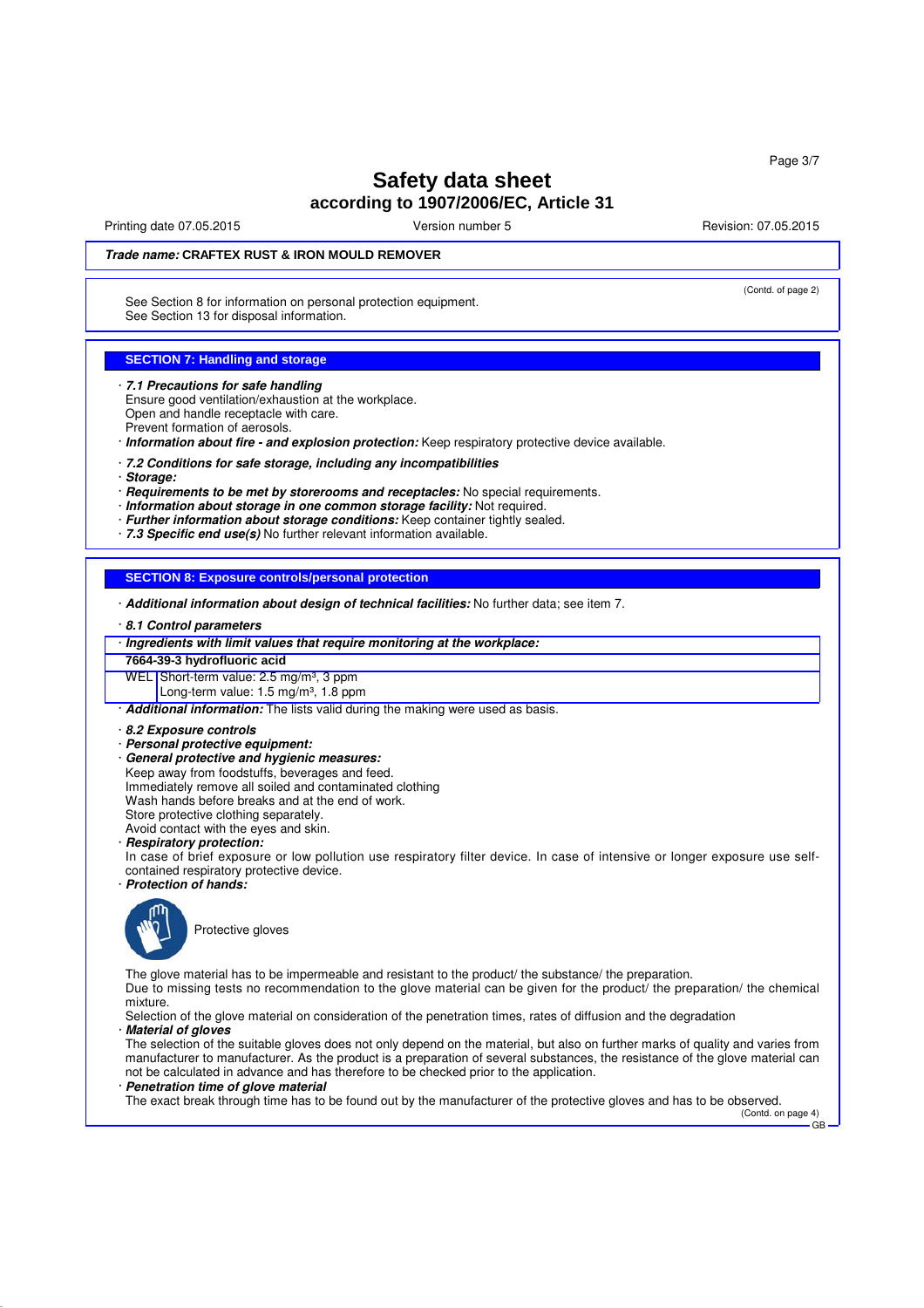Printing date 07.05.2015 **Version number 5** Revision: 07.05.2015 **Revision: 07.05.2015** 

## **Trade name: CRAFTEX RUST & IRON MOULD REMOVER**

| · Eye protection:                                           |                                                       |
|-------------------------------------------------------------|-------------------------------------------------------|
| Tightly sealed goggles                                      |                                                       |
|                                                             |                                                       |
| <b>SECTION 9: Physical and chemical properties</b>          |                                                       |
| · 9.1 Information on basic physical and chemical properties |                                                       |
| · General Information<br>· Appearance:                      |                                                       |
| Form:                                                       | Liquid                                                |
| Colour:                                                     | Colourless                                            |
| · Odour:                                                    | Sharp acidic smell                                    |
| <b>Odour threshold:</b>                                     | Not determined.                                       |
| · pH-value at 20 ℃:                                         | $\overline{c}$                                        |
| Change in condition                                         |                                                       |
| <b>Melting point/Melting range:</b>                         | Undetermined.                                         |
| <b>Boiling point/Boiling range:</b>                         | 100 °C                                                |
| · Flash point:                                              | Not applicable.                                       |
| · Flammability (solid, gaseous):                            | Not applicable.                                       |
| · Ignition temperature:                                     |                                                       |
| Decomposition temperature:                                  | Not determined.                                       |
| · Self-igniting:                                            | Product is not selfigniting.                          |
| · Danger of explosion:                                      | Product does not present an explosion hazard.         |
| · Explosion limits:                                         |                                                       |
| Lower:                                                      | Not determined.                                       |
| <b>Upper:</b>                                               | Not determined.                                       |
| · Vapour pressure:                                          | Not determined.                                       |
| · Densitv:                                                  | Not determined.                                       |
| · Relative density                                          | Not determined.                                       |
| · Vapour density                                            | Not determined.                                       |
| · Evaporation rate                                          | Not determined.                                       |
| · Solubility in / Miscibility with                          |                                                       |
| water:                                                      | Fully miscible.                                       |
| · Partition coefficient (n-octanol/water): Not determined.  |                                                       |
| · Viscosity:                                                |                                                       |
| Dynamic:                                                    | Not determined.                                       |
| <b>Kinematic:</b>                                           | Not determined.                                       |
| <b>Solvent content:</b>                                     |                                                       |
| Organic solvents:<br>9.2 Other information                  | $0.0\%$<br>No further relevant information available. |

#### **SECTION 10: Stability and reactivity**

· **10.1 Reactivity**

· **10.2 Chemical stability**

· **Thermal decomposition / conditions to be avoided:** No decomposition if used according to specifications.

· **10.3 Possibility of hazardous reactions** No dangerous reactions known.

· **10.4 Conditions to avoid** No further relevant information available.

· **10.5 Incompatible materials:** No further relevant information available.

(Contd. on page 5)

GB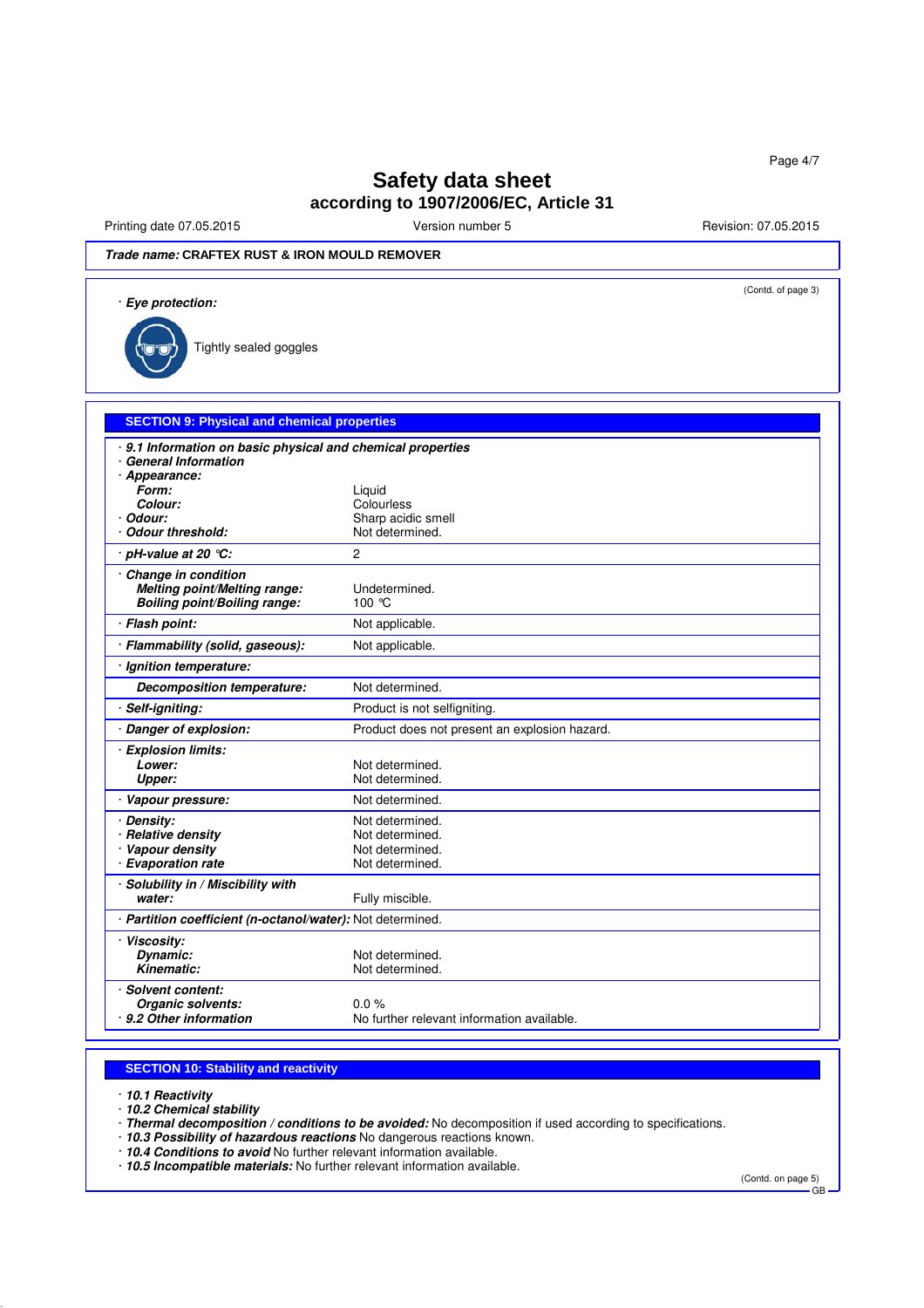Printing date 07.05.2015 **Principal and COVID-100** Version number 5 Revision: 07.05.2015

(Contd. of page 4)

GB

## **Trade name: CRAFTEX RUST & IRON MOULD REMOVER**

· **10.6 Hazardous decomposition products:** No dangerous decomposition products known.

## **SECTION 11: Toxicological information**

- · **11.1 Information on toxicological effects**
- · **Acute toxicity:**
- · **Primary irritant effect:**
- · **on the skin:** Caustic effect on skin and mucous membranes.
- · **on the eye:** Strong caustic effect.
- · **Sensitisation:** No sensitising effects known.
- · **Additional toxicological information:**

The product shows the following dangers according to the calculation method of the General EU Classification Guidelines for Preparations as issued in the latest version:

**Toxic** 

Corrosive

Swallowing will lead to a strong caustic effect on mouth and throat and to the danger of perforation of esophagus and stomach.

### **SECTION 12: Ecological information**

- · **12.1 Toxicity**
- · **Aquatic toxicity:** No further relevant information available.
- · **12.2 Persistence and degradability** No further relevant information available.
- · **12.3 Bioaccumulative potential** No further relevant information available.
- · **12.4 Mobility in soil** No further relevant information available.
- · **Additional ecological information:**
- · **General notes:**

Water hazard class 1 (German Regulation) (Self-assessment): slightly hazardous for water

Do not allow undiluted product or large quantities of it to reach ground water, water course or sewage system.

Must not reach sewage water or drainage ditch undiluted or unneutralised.

- · **12.5 Results of PBT and vPvB assessment**
- · **PBT:** Not applicable.
- · **vPvB:** Not applicable.
- · **12.6 Other adverse effects** No further relevant information available.

#### **SECTION 13: Disposal considerations**

- · **13.1 Waste treatment methods**
- · **Recommendation** Must not be disposed together with household waste. Do not allow product to reach sewage system.
- · **Uncleaned packaging:**
- · **Recommendation:** Disposal must be made according to official regulations.
- · **Recommended cleansing agents:** Water, if necessary together with cleansing agents.

### **SECTION 14: Transport information**

| · 14.1 UN-Number<br>· ADR, IMDG, IATA | UN1790                   |                    |
|---------------------------------------|--------------------------|--------------------|
| 14.2 UN proper shipping name          |                          |                    |
| · ADR                                 | 1790 HYDROFLUORIC ACID   |                    |
| · IMDG, IATA                          | <b>HYDROFLUORIC ACID</b> |                    |
|                                       |                          | (Contd. on page 6) |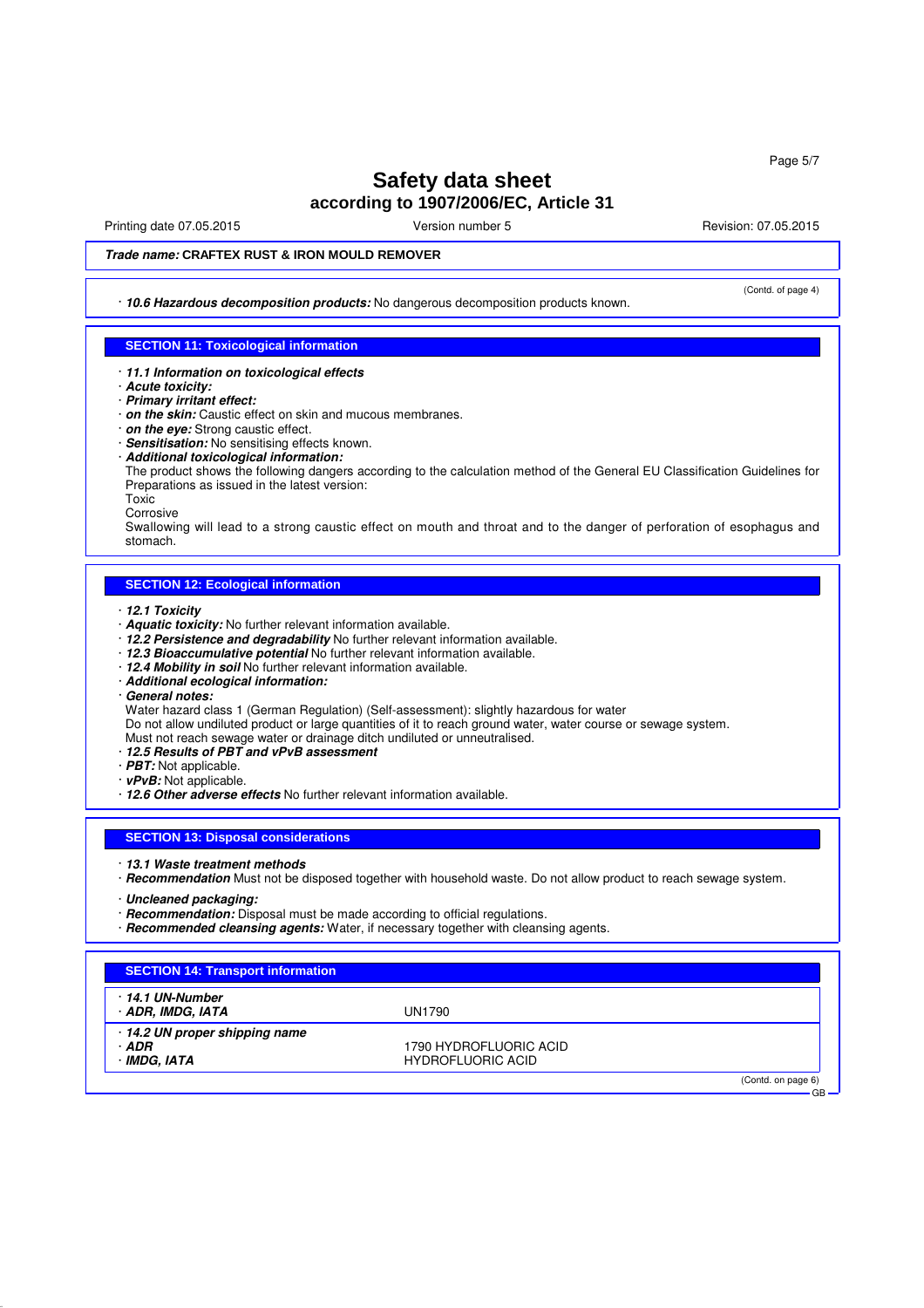Printing date 07.05.2015 **Version number 5** Revision: 07.05.2015 **Revision: 07.05.2015** 

**Trade name: CRAFTEX RUST & IRON MOULD REMOVER**

|                                                                                   | (Contd. of page 5)                                                                                                                |
|-----------------------------------------------------------------------------------|-----------------------------------------------------------------------------------------------------------------------------------|
| · 14.3 Transport hazard class(es)                                                 |                                                                                                                                   |
| · ADR, IMDG, IATA                                                                 |                                                                                                                                   |
|                                                                                   |                                                                                                                                   |
| · Class                                                                           | 8 Corrosive substances.                                                                                                           |
| · Label                                                                           | $8 + 6.1$                                                                                                                         |
| 14.4 Packing group<br>· ADR, IMDG, IATA                                           | Ш                                                                                                                                 |
| · 14.5 Environmental hazards:                                                     |                                                                                                                                   |
| · Marine pollutant:                                                               | <b>No</b>                                                                                                                         |
| 14.6 Special precautions for user                                                 | Warning: Corrosive substances.                                                                                                    |
| · Danger code (Kemler):<br>· EMS Number:                                          | 86                                                                                                                                |
| <b>Segregation groups</b>                                                         | $F-A.S-B$<br>Acids                                                                                                                |
| · 14.7 Transport in bulk according to Annex II of<br>MARPOL73/78 and the IBC Code | Not applicable.                                                                                                                   |
| · Transport/Additional information:                                               |                                                                                                                                   |
| $·$ ADR<br>$\cdot$ Limited quantities (LQ)<br>· Excepted quantities (EQ)          | 1 <sub>L</sub><br>Code: E2<br>Maximum net quantity per inner packaging: 30 ml<br>Maximum net quantity per outer packaging: 500 ml |
| · Transport category<br>· Tunnel restriction code                                 | 2<br>E                                                                                                                            |
| · IMDG<br>· Limited quantities (LQ)                                               | 1 <sup>L</sup>                                                                                                                    |
| · Excepted quantities (EQ)                                                        | Code: E2<br>Maximum net quantity per inner packaging: 30 ml<br>Maximum net quantity per outer packaging: 500 ml                   |
| · UN "Model Regulation":                                                          | UN1790, HYDROFLUORIC ACID, 8 (6.1), II                                                                                            |

#### **SECTION 15: Regulatory information**

· **15.1 Safety, health and environmental regulations/legislation specific for the substance or mixture** No further relevant information available.

· **15.2 Chemical safety assessment:** A Chemical Safety Assessment has not been carried out.

#### **SECTION 16: Other information**

This information is based on our present knowledge. However, this shall not constitute a guarantee for any specific product features and shall not establish a legally valid contractual relationship.

### · **Relevant phrases**

H300 Fatal if swallowed.

H310 Fatal in contact with skin.

H314 Causes severe skin burns and eye damage.

H330 Fatal if inhaled.

· **Department issuing MSDS:** Product safety department.

· **Abbreviations and acronyms:**

RID: Règlement international concernant le transport des marchandises dangereuses par chemin de fer (Regulations Concerning the International Transport of<br>Dangerous Goods by Rail)<br>ICAO: International Civil Aviation Organis

ADR: Accord européen sur le transport des marchandises dangereuses par Route (European Agreement concerning the International Carriage of Dangerous Goods by Road)

IMDG: International Maritime Code for Dangerous Goods IATA: International Air Transport Association

(Contd. on page 7) GB